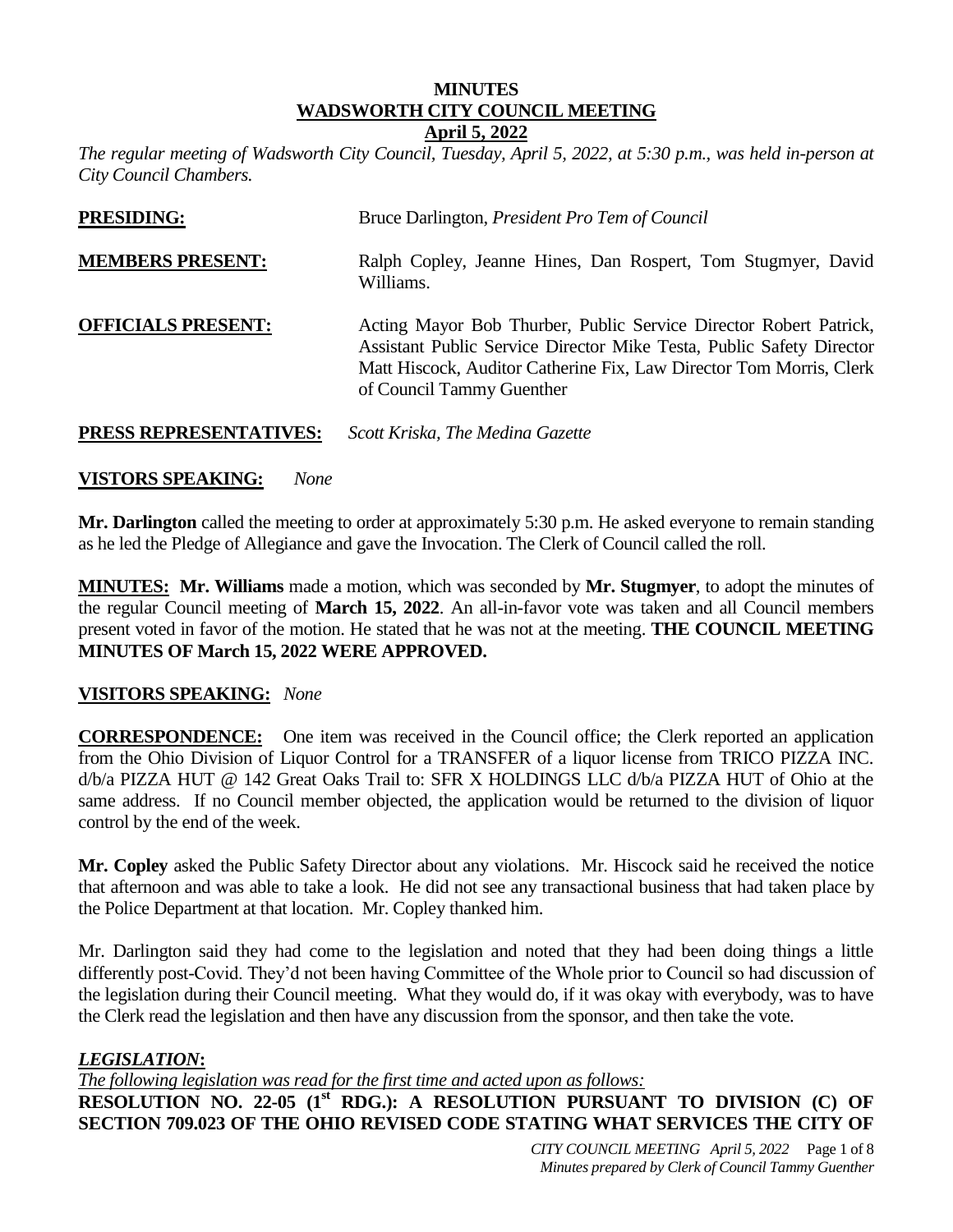**WADSWORTH WILL PROVIDE AND AN APPROXIMATE DATE BY WHICH IT WILL PROVIDE THEM TO THE TERRITORY PROPOSED FOR ANNEXATION BY THE PETITION OF SALAMAR REAL ESTATE, LTD., RICHARD K LEWIS AND BETTY A. LEWIS, AS TRUSTEES, TROY A. CRISLIP AND MARY ANN CRISLIP FOR AN EXPEDITED TYPE 2 ANNEXATION OF 81.9108 ACRES FROM THE TOWNSHIP OF WADSWORTH TO THE CITY OF WADSWORTH UPON ANNEXATION AND STATING THAT IF SAID TERRITORY IS ANNEXED AND BECOMES SUBJECT TO ZONING BY THE CITY OF WADSWORTH AND THE MUNICIPAL ZONING PERMITS USES IN THE SAID TERRITORY THAT THE CITY OF WADSWORTH DETERMINES ARE CLEARLY INCOMPATIBLE UNDER THE USES PERMITTED UNDER CURRENT TOWNSHIP ZONING REGULATIONS IN THE ADJACENT LAND REMAINING WITHIN THE TOWNSHIP FROM WHICH SAID TERRITORY WAS ANNEXED, THE LEGISLATIVE AUTHORITY OF THE CITY OF WADSWORTH WILL REQUIRE, IN THE ZONING ORDINANCE PERMITTING THE INCOMPATIBLE USES, THE OWNER OF THE SAID ANNEXED TERRITORY TO PROVIDE A BUFFER SEPARATING THE USE OF THE SAID ANNEXED TERRITORY AND THE ADJACENT LAND REMAINING WITHIN THE TOWNSHIP**

- Sponsored by Council Member Thomas Stugmyer
- Discussed by Economic Development & Planning Committee March 14, 2022

Mr. Stugmyer said the matter had been discussed that it would be coming up. Providing a resolution on services was something that occurred anytime an Annexation Type 2 came in. As explained previously, the resolution would be before the County Commissioners next week. He asked whether Mr. Patrick or Mr. Hiscock had any comments to add. They did not have any further information. Mr. Stugmyer explained that the legislation just said that the City could provide services at that point.

**Mr. Morris** offered a couple of comments. One note was that the property was the same area that they had evaluated earlier and passed that portion of it. Secondly, the resolution did not talk about whether or not the City agreed to annex the property or not. It was just for the services. There was an obligation per statute to respond within 20 days. They were a little late, but Mr. Morris had talked with the attorney. As long as it could be passed that day and the Clerk could deliver it to the Commissioners, they would not be concerned with it being a little tardy.

Mr. Williams had some questions that had been brought up in Economic Development and Planning. Those had been answered so he was okay with it.

Mr. Stugmyer made a motion, which was seconded by Mr. Williams, to suspend the three reading rule on Resolution No. 22-05. A roll call vote was taken. Ayes: Stugmyer, Copley, Hines, Williams, Rospert, Darlington. Nays: none. Mr. Stugmyer called the question. Mr. Darlington called for a vote. A roll call vote was taken. Ayes: Copley, Hines, Williams, Rospert, Darlington, Stugmyer. Nays: none. **Resolution No. 22- 05 declared to have been adopted April 5, 2022.**

# **ORDINANCE NO. 22-029 (1 st RDG.): AN ORDINANCE TO MAKE A SUPPLEMENTAL APPROPRIATION OF \$20,000.00 IN THE 232 – MUNICIPAL COURT IMPROVEMENT FUND FOR OTHER EXPENSES FOR THE FISCAL YEAR ENDING DECEMBER 31, 2022**

Sponsored by President of Council Bob Thurber

Mr. Morris said as they might or might not be aware, the Court had a special projects' fund from when it assessed court costs. A portion of it went specifically to a fund earmarked specifically for the Court. This was the Court's own money that they had control over it. But the Court did not budget something for the special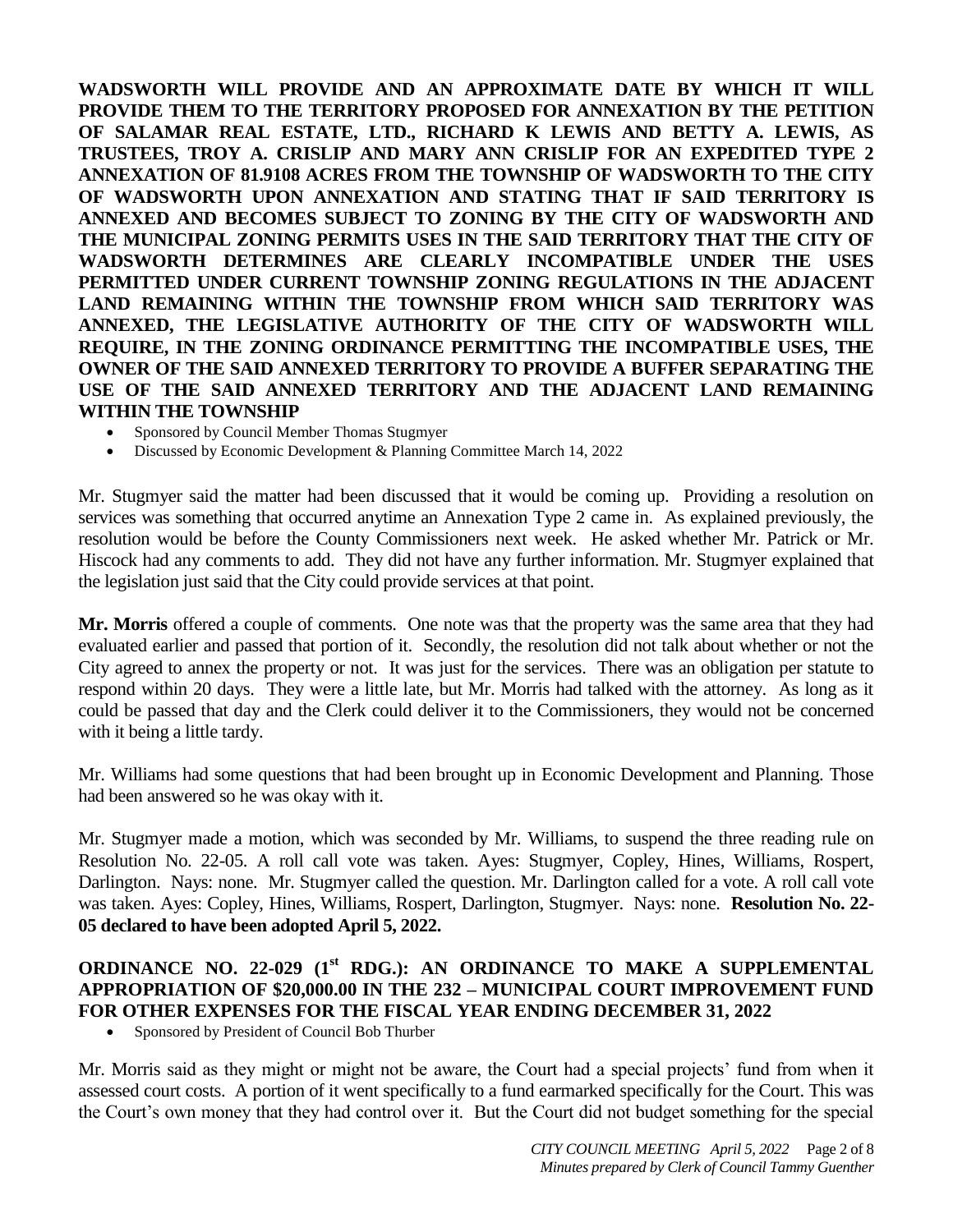fund so a court order was issued last week to say that they were ready to spend a portion of the money, but for bookkeeping purposes a supplemental appropriation was needed. The money was not coming from the general fund. It was coming from the Court's own fund and there was an order that they do it. To avoid Auditor Fix being in contempt of court, Mr. Morris asked for passage.

Mr. Stugmyer made a motion, to suspend the three reading rule on Ordinance No. 22-029.

Mr. Williams asked whether the ordinance needed to be suspended right away. The Law Director responded that it had been ordered to be released. That meant there was an obligation to release it. The mechanism for doing that was the supplemental appropriation. He had not talked with Judge McIlvaine about when the money was needed for the project that was invoked. Mr. Morris concluded that he did not have the answer to that question. Mr. Williams asked if there was a time by which they needed to do it. Mr. Morris said he was unaware of that and was sorry he could not answer that.

Mr. Darlington asked whether there was a second to the motion. Mr. Williams seconded the motion. A roll call vote was taken. Ayes: Hines, Williams, Rospert, Darlington, Stugmyer, Copley. Nays: none. Mr. Stugmyer called the question. Mr. Darlington called for a vote. A roll call vote was taken. Ayes: Williams, Rospert, Darlington, Stugmyer, Copley, Hines. Nays: none. **Ordinance No. 22-029 declared to have been adopted April 5, 2022.**

# **ORDINANCE NO. 22-030 (1st RDG.): AN ORDINANCE AUTHORIZING THE MAYOR TO ENTER INTO A LEASE AGREEMENT BETWEEN THE CITY OF WADSWORTH AND THE MEDINA COUNTY PARK DISTRICT TO LEASE 58.3 ACRES OF LAND ALSO KNOWN AS HOLMESBROOK PARK AND DECLARING AN EMERGENCY**

- Sponsored by Council Member David Williams
- Forwarded by Public Ways Committee March 14, 2022

Mr. Williams said there had been a very nice presentation from the Medina County Parks District last year, in November, he believed. They had discussed it in Public Ways Committee at length. The district would take over the maintenance of the park. He thought everyone knew about it, so did not need to go over details, but invited any questions. The length of the lease was 50 years. Mr. Stugmyer believed it was in the Medina District's budget and Mr. Williams acknowledged that.

Mr. Copley asked a question of the Service Director. He wanted to know if there was an answer regarding the question his question on the emergency repairs, as to how it was billed and so forth. **Mr. Patrick** said that the language was rather vague. Basically, whichever party went in to make the emergency repair, it would be on them. Mr. Patrick could not think of a time that the City would go in and do something, but if they did the expense would be the City's. If anything happened, the City would obviously call the district, unless it was something of an emergency situation of people being injured or something. He said they could talk about it in more depth at the next Ways Committee.

Mr. Darlington noted an "Exhibit A" in section one of the ordinance, which was not attached. It described the detailed description and it was not there. He asked that the item be forwarded to Council. Mr. Patrick said it would be forwarded for the next meeting once they got it.

Mr. Williams asked for other questions and there were none.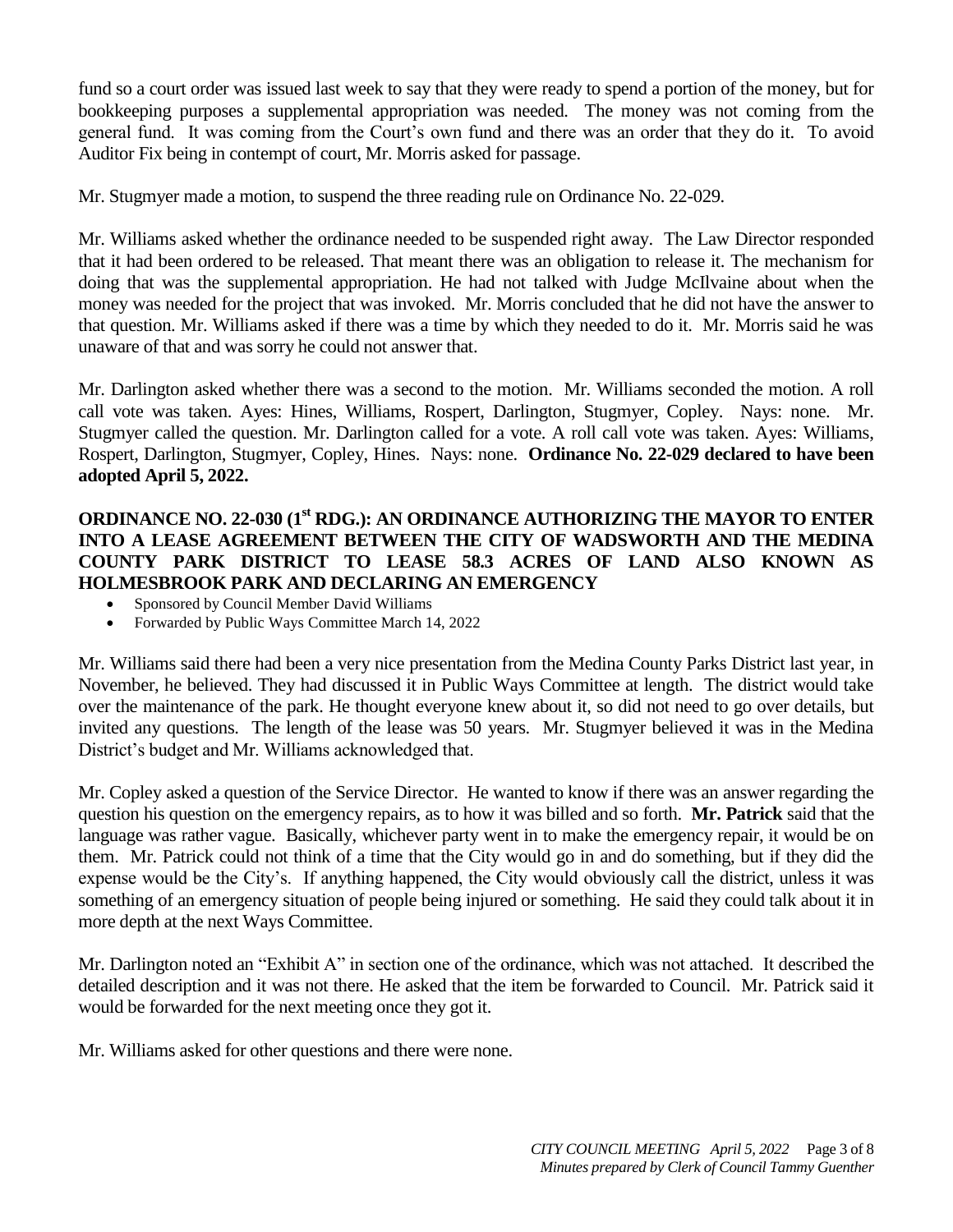Mr. Williams made a motion, which was seconded by Mr. Stugmyer to place Ordinance No. 22-030 on second reading. An all in favor vote was taken and all Council members present voted in favor of the motion. **Ordinance No. 22-030 advanced to second reading for the meeting of April 19, 2022.**

**ORDINANCE NO. 22-031 (1st RDG.): AN ORDINANCE FINDING THE EXISTENCE OF A REAL AND PRESENT EMERGENCY IN CONNECTION WITH THE OPERATION AND MAINTENANCE OF THE DEPARTMENT OF PUBLIC SAFETY NECESSITATING AUTHORIZING THE DIRECTOR OF PUBLIC SAFETY TO ENTER INTO A CONTRACT WITHOUT FORMAL BIDDING AND ADVERTISING FOR THE PURCHASE OF ONE 2023 OR 2024 FORD E-450 LIFE LINE CUSTOM SUPERLINER AMBULANCE AND ONE 2023 or 2024 FORD E-450 LIFE LINE REMOUNTED CUSTOM SUPERLINER AMBULANCE FROM PFUND SUPERIOR SALES COMPANY, INCORPORATED AND AUTHORIZING THE DIRECTOR OF PUBLIC SAFETY TO ENTER INTO SUCH A CONTRACT AND DECLARING AN EMERGENCY** 

- Sponsored by Council Member Ralph Copley
- *Revised Version 4/5/22*

**Mr. Hiscock** spoke to the ordinance at Mr. Copley's request. He said the reason for placing the ordinance before them that day was that the Safety Division was notified by their preferred vendor that there might be issues with getting 2023 chassis for their new ambulances. The ambulances were scheduled to be replaced in this year's budget and were an appropriated and anticipated budget expense. However, due to the amount of orders that Ford was receiving, as well as the limited availability of 2023s, the vendor suggested that the City immediately consider authorization to enter into the purchase agreement. He updated Council that earlier that day, the vendor notified him that it was highly unlikely that they would receive the 2023. Therefore, Mr. Hiscock asked the Law Director to add the language "or 2024" to the legislation. That was why they saw the update earlier that day for this item.

He asked for any questions. Mr. Williams asked Mr. Copley if the legislation contained everything he wanted in an ambulance. Mr. Copley said they were the specs that the department had approved.

Mr. Copley made a motion, which was seconded by Mr. Stugmyer, to suspend the three reading rule on Ordinance No. 22-031. A roll call vote was taken. Ayes: Rospert, Darlington, Stugmyer, Copley, Hines, Williams. Nays: none. Mr. Copley called the question. Mr. Darlington called for a vote. A roll call vote was taken. Ayes: Darlington, Stugmyer, Copley, Hines, Williams, Rospert. Nays: none. **Ordinance No. 22-031 declared to have been adopted April 5, 2022.**

**ORDINANCE NO. 22-032 (1st RDG.): AN ORDINANCE AUTHORIZING THE DIRECTOR OF PUBLIC SAFETY TO ENTER INTO A PURCHASE AGREEMENT WITH SUTPHEN CORPORATION THROUGH PARTICIPATION IN A SOURCEWELL, FORMERLY NATIONAL JOINT POWER ALLIANCE (NJPA), CONTRACT FOR THE PURCHASE OF A 527 HS-7334 SPH100 PLATFORM TO BE MOUNTED ON A CUSTOM MONARCH CHASSIS FOR USE BY FIRE DEPARTMENT AND TO DECLARE AN EMERGENCY**

Sponsored by Council Member Ralph Copley

Mr. Copley said the legislation had been talked about at the last Safety meeting, regarding the letter of intent to purchase. The letter of intent was issued after the last Council meeting. They had until April 20 to approve the purchase agreement. The next Council meeting was April 19, so he made a motion, which was seconded by Mr. Williams, to suspend the three reading rule on Ordinance No. 22-032. A roll call vote was taken. Ayes: Stugmyer, Copley, Hines, Williams, Rospert, Darlington. Nays: none. Mr. Copley called the question. Mr.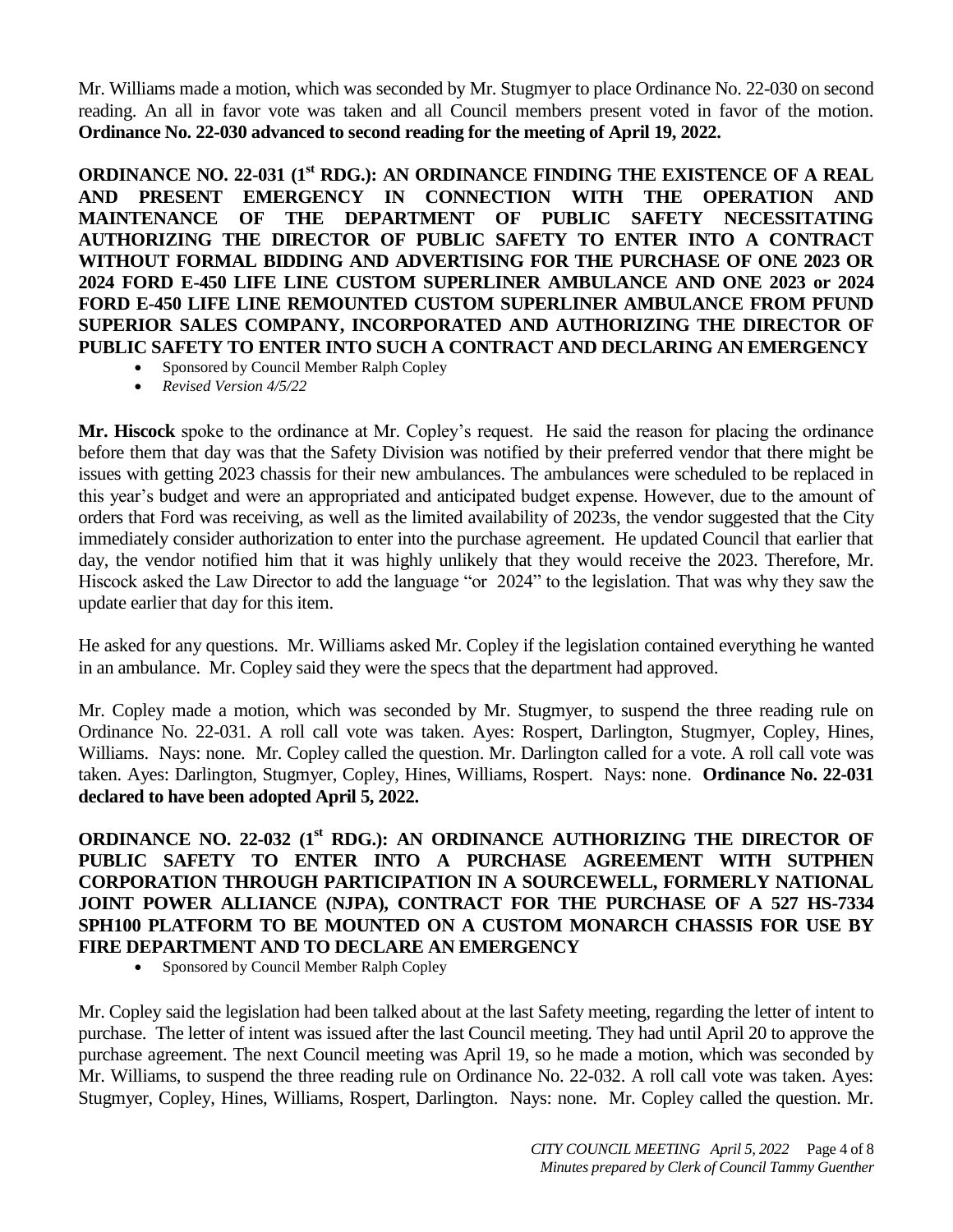Darlington called for a vote. A roll call vote was taken. Ayes: Copley, Hines, Williams, Rospert, Darlington, Stugmyer. Nays: none. **Ordinance No. 22-032 declared to have been adopted April 5, 2022.**

## **ORDINANCE NO. 22-033 (1st RDG.): AN ORDINANCE AUTHORIZING AND DIRECTING THE DIRECTOR OF PUBLIC SERVICE TO APPLY FOR AND ENTER INTO GRANT AGREEMENTS WITH THE FEDERAL AVIATION ADMINISTRATION AND THE OHIO DEPARTMENT OF TRANSPORTATION FOR THE PURCHASE OF AIRPORT SNOW REMOVAL EQUIPMENT AND DECLARING AN EMERGENCY**

• Sponsored by Council Member David Williams

Mr. Williams said while this particular item was perhaps not discussed in Public Ways, they had discussed grants. He asked Mr. Patrick to explain the detail for the ordinance and not only about the piece of equipment, but also about the grant process. Mr. Patrick said it was discussed in Ways. A couple of months ago, there was a similar piece of legislation to apply for FAA (Federal Aviation Administration) grant dollars for pavement repairs at the Airport. Unfortunately that project went through pre application processes but was declined for a number of different reasons. They wanted to be able to utilize those funds, which would expire in April. The Airport Operator – after some discussions – expressed the need for snow removal equipment. They had gotten estimates and what they planned to do was to apply to the FAA and to the Ohio Department of Transportation. Both of the organizations were represented in the ordinance. It would be a 90% funding through the FAA and five percent through ODOT; the City would be left with the remaining five percent. The total cost of the tractor with implements was \$242K and the City's share would be about \$12K. On top of that, there was some snow and ice specific equipment or attachments (snow blower etc.) that would come later if the applications were approved, with ODOT funds at about \$130-140K. It would be the same type of funding split, so a small portion for the City dollars. They wanted to try and utilize that funding. The applications needed to be submitted before the next Council meeting. Mr. Patrick requested a suspension of the rules.

The grant was due when, asked Mr. Copley? Mr. Williams replied that it was the coming Monday.

What was the lifespan, Mr. Williams asked, since they'd not talked about the particular unit? He understood that it depended on how much snow it moved, but generally-speaking was it 15-20 years? Mr. Patrick thought that would be it for this type of equipment / tractor. The implements might have a lesser lifespan.

There were no further questions from Council.

Mr. Williams made a motion, which was seconded by Mr. Copley, to suspend the three reading rule on Ordinance No. 22-033. A roll call vote was taken. Ayes: Hines, Williams, Rospert, Darlington, Stugmyer, Copley. Nays: none. Mr. Williams called the question. Mr. Darlington called for a vote. A roll call vote was taken. Ayes: Williams, Rospert, Darlington, Stugmyer, Copley, Hines. Nays: none. **Ordinance No. 22-033 declared to have been adopted April 5, 2022.**

*The following legislation was read for the second time, having been previously read at different meetings on different days, and acted upon as follows:* 

ORDINANCE NO. 22-022 (2<sup>nd</sup> RDG.): AN ORDINANCE TO CHANGE THE ZONING DISTRICT **CLASSIFICATION OF CITY LOT 6463 FROM THE C-5 COMMERCIAL DISTRICT TO THE R-3 RESIDENTIAL DISTRICT** 

*Without Council Objection, Public Hearing was set for April 19, 2022, at 5:30 p.m., in Council Chambers* 

- Sponsored by Council Member Thomas Stugmyer
- Forwarded by Economic Development & Planning Committee March 14, 2022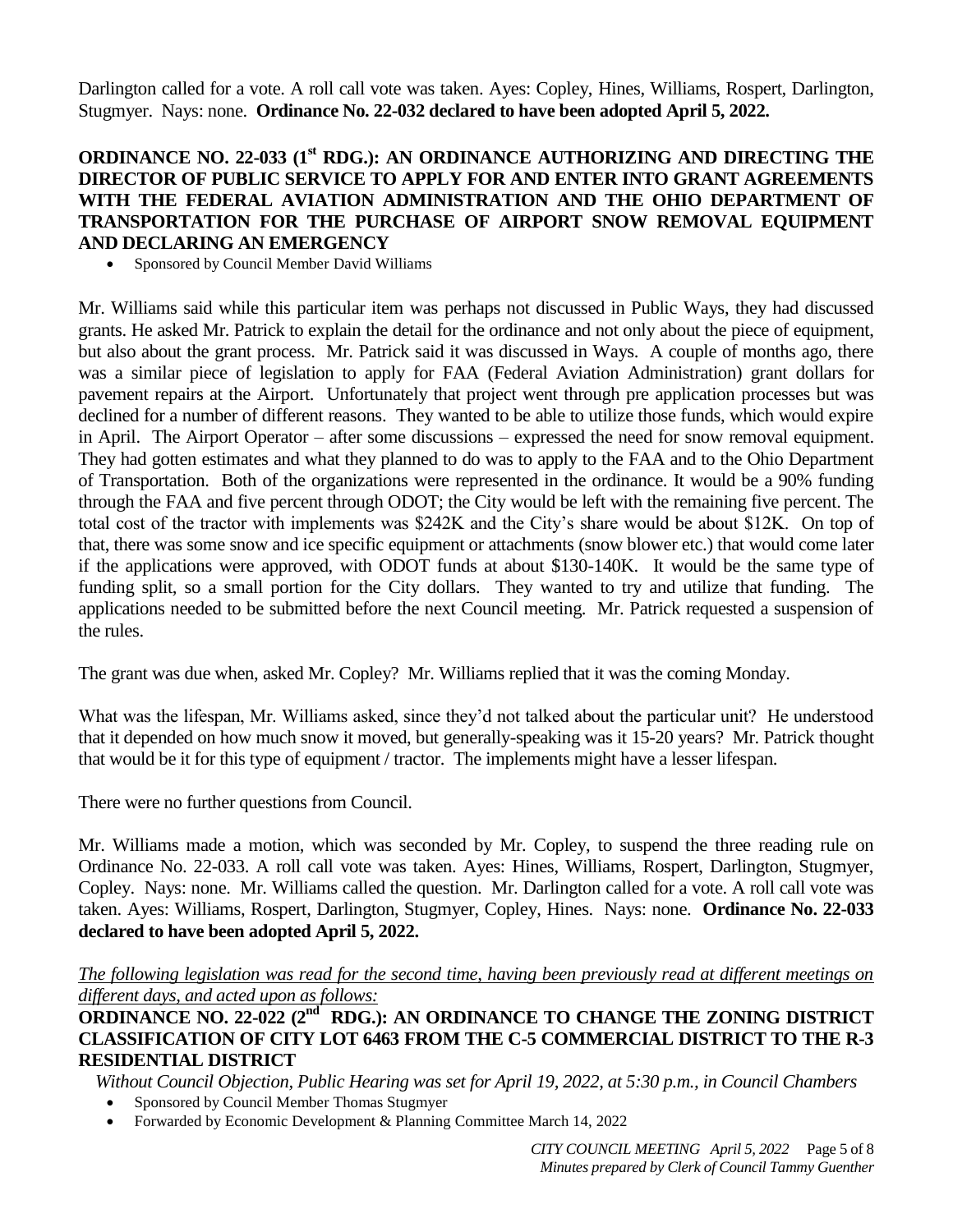With the public hearing on April 19, Mr. Stugmyer made a motion, which was seconded by Mr. Copley, to place Ordinance No. 22-022 on third reading. An all in favor vote was taken and all Council members present voted in favor of the motion. **Ordinance No. 20-022 advanced to third reading for the meeting of April 19, 2022.**

# **ORDINANCE NO. 22-024 (2<sup>nd</sup> RDG.): AN ORDINANCE AUTHORIZING THE DIRECTOR OF PUBLIC SERVICE TO PURCHASE A FIRST RESPONSE AND DIRECTCAST UNIT FROM HENDERSON PRODUCTS, INC. THROUGH PARTICIPATION IN A SOURCEWELL, FORMERLY NATIONAL JOINT POWER ALLIANCE (NJPA), CONTRACT AND DECLARING AN EMERGENCY**

- Sponsored by Council Member David Williams
- Forwarded by Public Ways Committee March 14, 2022

Mr. Williams said they had discussed the equipment in Public Ways, but he had a question for the Service Director. He understood that it was basically a spreader for snow and ice removal, to broadcast the solution. He wanted to know about the availability of the product and whether it was something that needed to be manufactured or were they sitting on the ground somewhere. Mr. Patrick said most likely they would have to be manufactured. It would take a couple months for that. Mr. Williams asked whether there was urgency as far as pricing. "Not with this item," said Mr. Patrick. They could go to a third reading.

Mr. Williams made a motion, which was seconded by Ms. Hines, to place Ordinance No. 22-024 on third reading. An all in favor vote was taken and all Council members present voted in favor of the motion. **Ordinance No. 20-024 advanced to third reading for the meeting of April 19, 2022.**

**ORDINANCE NO. 22-025 (2<sup>nd</sup> RDG.): AN ORDINANCE AUTHORIZING THE DIRECTOR OF PUBLIC SERVICE TO NEGOTIATE AND ENTER INTO AN AGREEMENT FOR PROFESSIONAL ENGINEERING SERVICES FOR THE DESIGN OF THE RAINBOW AND MILL STREET CULVERT REPLACEMENT PROJECT AND DECLARING AN EMERGENCY** 

- Sponsored by Council Member David Williams
- Forwarded by Public Ways Committee March 14, 2022

Mr. Williams made a motion, which was seconded by Mr. Copley, to place Ordinance No. 22-025 on third reading. An all in favor vote was taken and all Council members present voted in favor of the motion. **Ordinance No. 20-025 advanced to third reading for the meeting of April 19, 2022.**

22-028 (2<sup>nd</sup> RDG.): AN ORDINANCE PROVIDING FOR THE ISSUANCE AND SALE OF BONDS **IN THE MAXIMUM AGGREGATE PRINCIPAL AMOUNT OF \$5,975,000 FOR THE PURPOSE OF PAYING THE COSTS OF THE CONSTRUCTION OF THE NEW COLLEGE STREET FIRE STATION BUILDING, INCLUDING PROVIDING NECESSARY FURNISHINGS, FIXTURES AND EQUIPMENT THEREFOR AND FIRE APPARATUS AND EQUIPMENT TO BE HOUSED THEREIN AND IMPROVING THE SITE THEREOF, AND THE COSTS OF ACQUISITION OF A FIRE TRUCK, EACH INCLUDING ALL NECESSARY APPURTENANCES THERETO, AND DECLARING AN EMERGENCY**

- Sponsored by President Council Bob Thurber
- Discussed by the Finance Committee March 15, 2022

Mr. Copley said he would make a motion, which was seconded by Mr. Williams, to hereby move to amend proposed Ordinance 22-028 to change the last sentence in Section 3 (c) to read as follows: The net interest cost for the Bonds determined by taking into account the respective principal amounts of the Bonds and terms to maturity or Mandatory Sinking Fund Redemption Requirements of those principal amounts of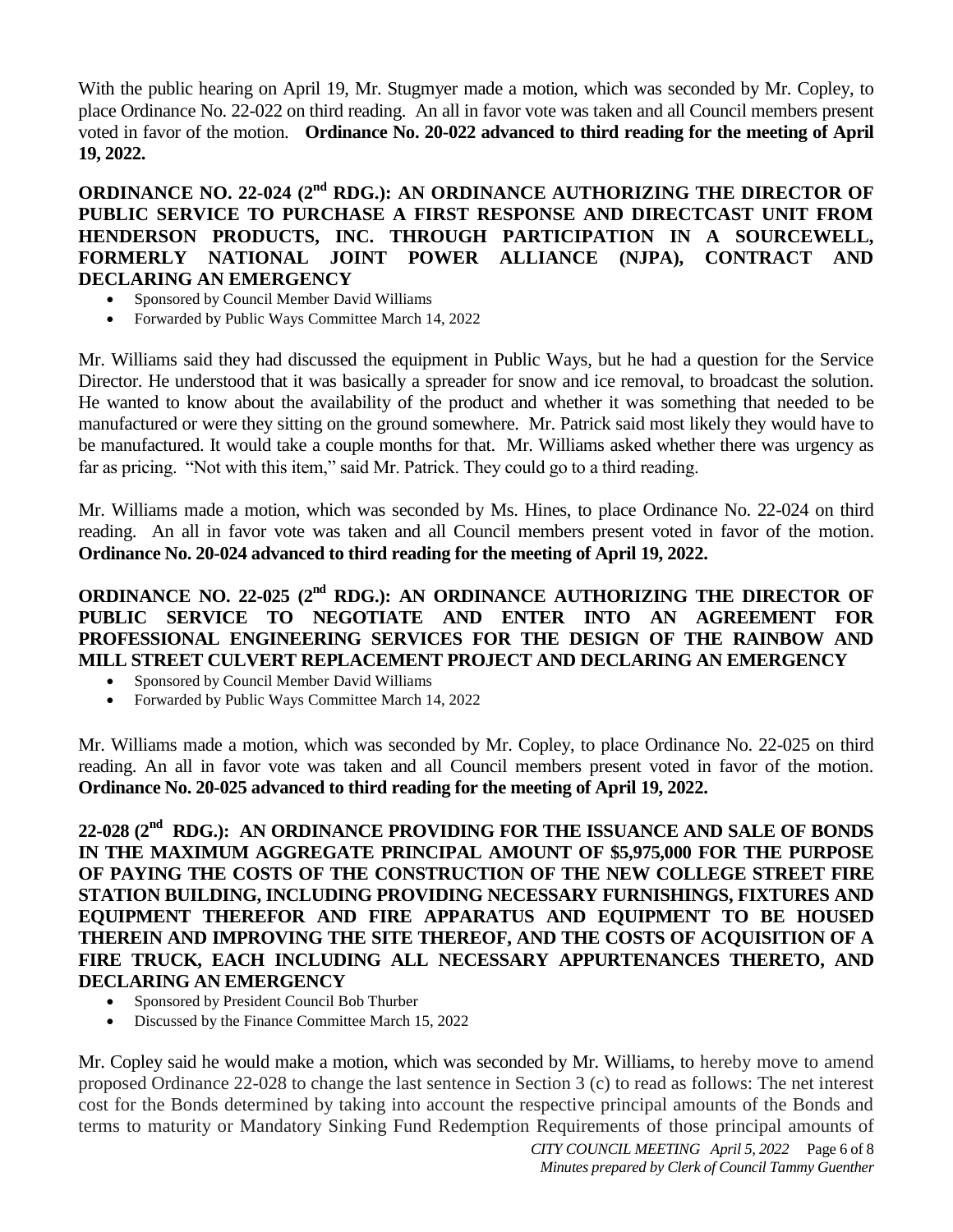Bonds shall not exceed 5.25%. An all in favor vote was taken and all Council members present voted in favor of the motion. **Ordinance No. 22-028 was amended.** Mr. Copley stated that after speaking with the Auditor that afternoon, he would like to suspend the three reading rule on Amended Ordinance No. 22-028. Mr. Williams seconded the motion. A roll call vote was taken. Ayes: Rospert, Darlington, Stugmyer, Copley, Hines, Williams. Nays: none. Mr. Copley called the question. Mr. Darlington called for a vote. A roll call vote was taken. Ayes: Darlington, Stugmyer, Copley, Hines, Williams, Rospert. Nays: none. **Amended Ordinance No. 20-028 declared to have been adopted April 5, 2022.**

# **RESOLUTION NO. 22-04 (2<sup>nd</sup> RDG.): A RESOLUTION DECLARING THE NECESSITY OF REPAIRING, REPLACING OR CONSTRUCTING CERTAIN SIDEWALKS IN THE CITY OF WADSWORTH, REQUIRING THAT ABUTTING PROPERTY OWNERS REPAIR, REPLACE OR CONSTRUCT SAME AND DECLARING AN EMERGENCY**

- Sponsored by Council Member David Williams
- Discussed by Public Ways Committee March 14, 2022

Mr. Williams made a motion, which was seconded by Mr. Stugmyer, to place Resolution No. 22-04 on third reading. An all in favor vote was taken and all Council members present voted in favor of the motion. **Resolution No. 20-04 advanced to third reading for the meeting of April 19, 2022.**

### *The following legislation was read for the third time, having been previously read at different meetings on different days, and acted upon as follows:*

#### **ORDINANCE NO. 22-014 (3<sup>rd</sup> RDG.): AN ORDINANCE LEVYING SPECIAL ASSESSMENTS FOR THE REPAIRING, REPLACEMENT, OR CONSTRUCTION OF CERTAIN SIDEWALKS**

- Sponsored by Council Member David Williams
- Forwarded by Public Ways Committee February 14, 2022

Mr. Williams called the question Ordinance No. 22-014 on third reading. Mr. Darlington called for a vote. A roll call vote was taken. Ayes: Stugmyer, Copley, Hines, Williams, Rospert, Darlington. Nays: none. **Ordinance No. 22-014 declared to have been adopted April 5, 2022.**

That concluded the legislation for the evening.

**OTHER BUSINESS:** Mr. Williams reported many questions on a time sensitive matter. He asked for an update on the City's Balloon Festival. Mr. Patrick said he did not have much of an update. It was on the calendar of events for this year, in August. The planning process had not yet begun. Mr. Williams asked if the City people were doing the planning, such as Mr. Wallick. The last event was in 2019, said Mr. Patrick, which was organized by the City and in particular, CityLink sponsored it. It was a big project to take on so they were not going to have CityLink run it. They started to try and form another entity to take it over and get volunteers to help out, along with people from the airport operations. It had not been picked back up yet. It would have to be organized by the City, but they'd like to get some help from elsewhere, community leaders and others who really appreciated that event. There were resources obviously through the City to have that event, however, they were not in the event planning business. Some assistance would be appreciated from those who would like to help out.

Mr. Williams understood he was talking about some help from the airport and then whatever community leaders. He asked the tentative date. Mr. Patrick said it was on the calendar for the first weekend in August. Mr. Williams asked how it coincided with the other balloon events. He knew the Hall of Fame had balloons and Ashland had a big balloon festival. From what he understood, people booked about right now for where they would take their balloon throughout the year. Mr. Patrick said in years past, they tried to schedule around those events. They scheduled on the first weekend to coincide with First Friday. That